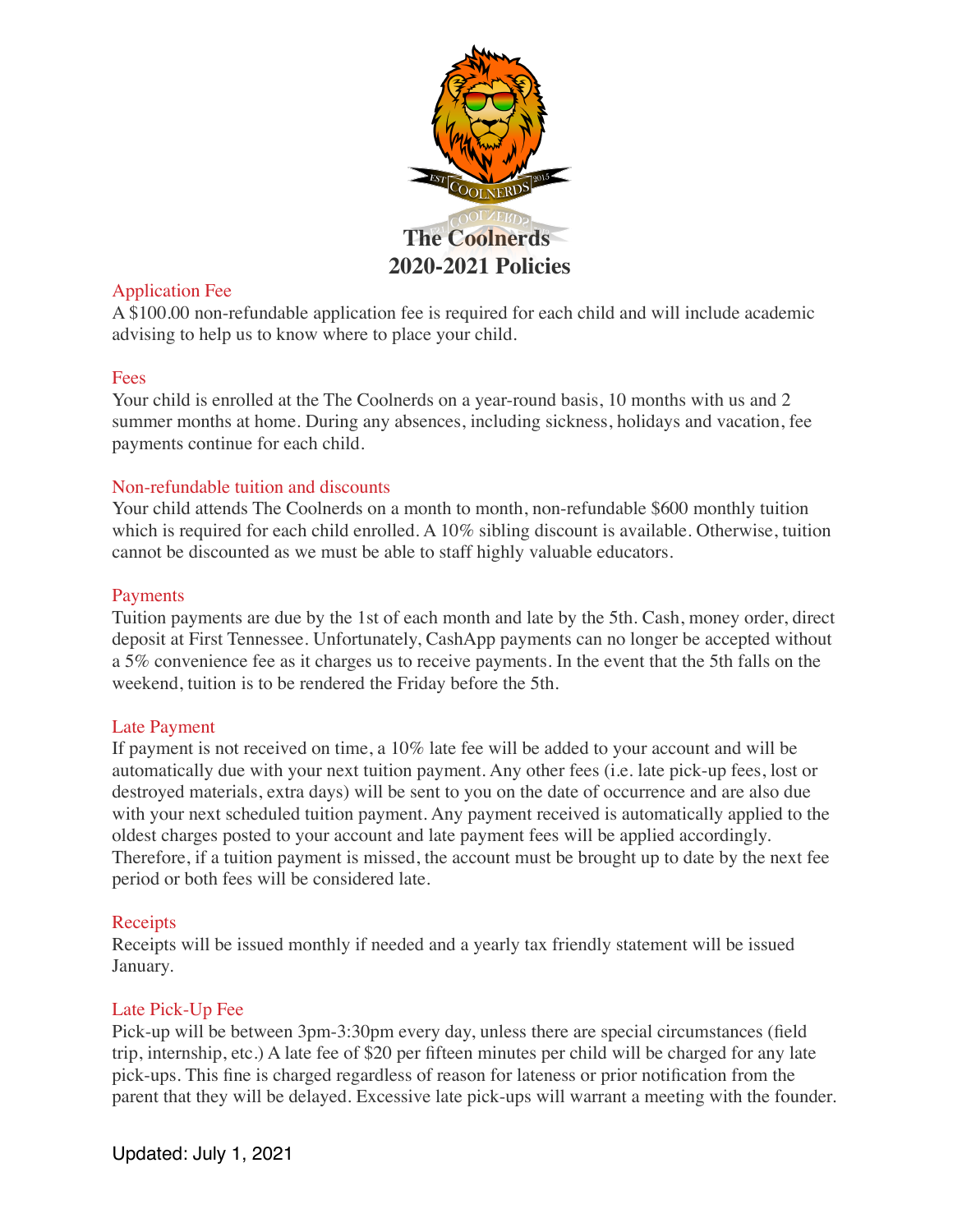## Late Arrival and Non~Compliance

Students should arrive each day between 8am-8:25am. After 8:30 am, students will be unable to attend that day as late arrival disrupts our educational environment. **Additionally, it is expected that students complete ALL assignments on-time or they will be unable to attend classes.** At The Coolnerds, mistakes are welcome but failure is unacceptable. Students much be committed to a hard work ethic in order to achieve their set goals. Furthermore, students will *not* be assigned internships through The Coolnerds if they are frequently late or behind on assignments as they must consistently show self-discipline and growth.

#### Withdrawal

During any absence, including sickness or holidays, fee payments continue for each child. When withdrawing your child, as much notice as possible is appreciated. We require a minimum of two weeks written notice to help us plan properly. Extended absence arrangements require approval from The Coolnerds.

## Part Time

Part time students are expected only on their assigned days, Monday-Wednesday from 8am-3pm. Switching days or paying for an extra day(s) for part time students is not always possible and is discouraged.

#### Tuition Adjustment

Tuition is reviewed annually, by the founder and board. Typically, increases occur in August during yearly budgeting. However, an adjustment can be made at any time upon 30 days notice.

## Behavior Policy

Students are expected to behave during all The Coolnerds activities, classes, and outings. Other students are attempting to study and disruption can not be tolerated. The parent of any student who is continuously disruptive will be given two (2) notices of their child's misbehavior. Upon the third violation of this policy, the student will be required to complete his/her studies at home for one month; tuition must still be paid but no visits to The Coolnerds will be allowed. Upon return, one further violation will result in student's expulsion from The Coolnerds with no refund AND the remaining yearly tuition must still be paid.

We realize that young people will behave as young people do and as part of the village, we will support the parents/guardians to develop character and maturity. If we must notify parents of unacceptable behavior, we expect full support from the parents to rectify any misbehavior.

## Transportation policy

Students are expected to behave during every outing with The Coolnerds. There is a separate contract for travel and if the rules are violated, parents will be subject to the terms listed in the above behavior policy and charged for any physical damage to our vehicles.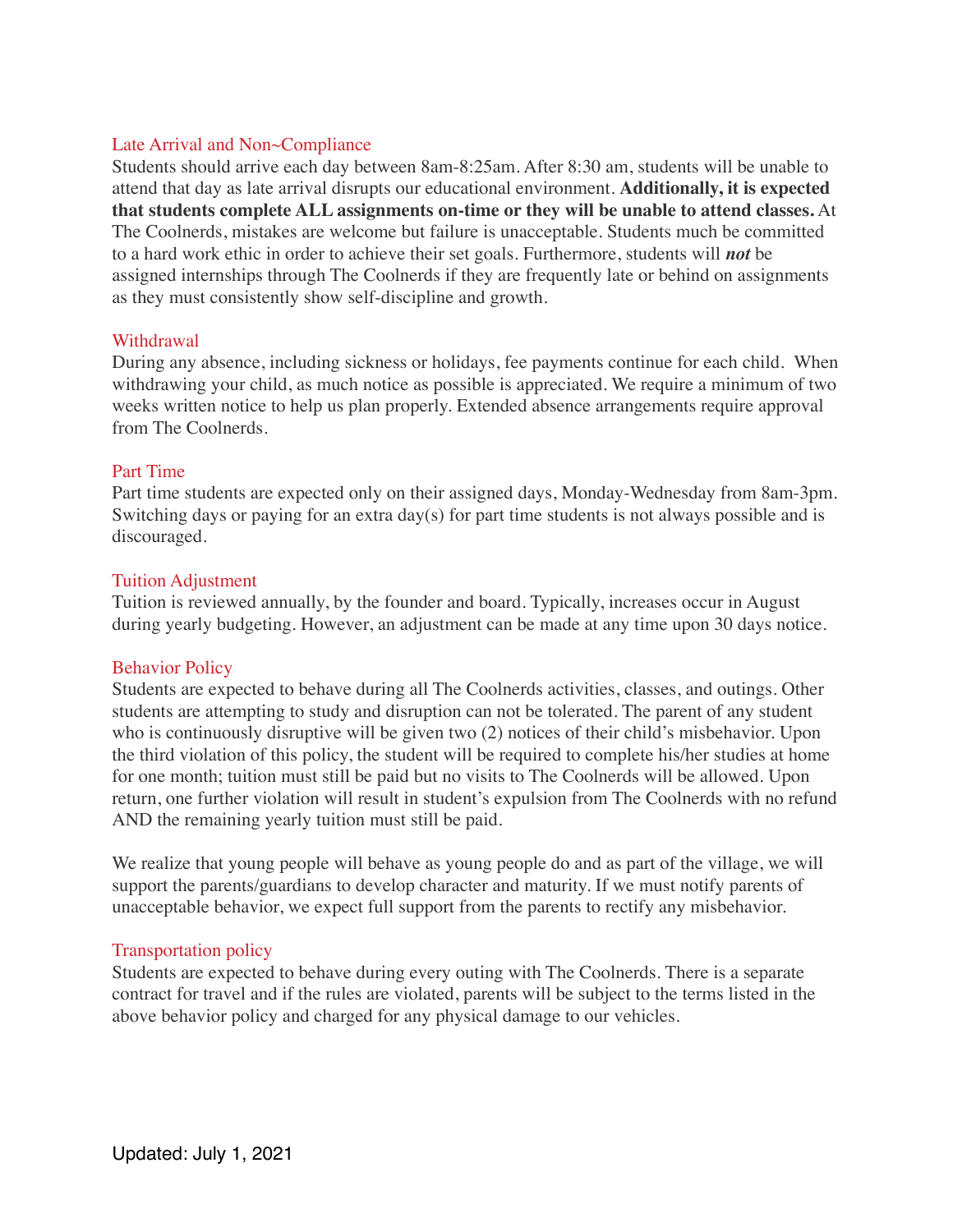#### Sickness and medication policy

Students with contagious illnesses or fever may not attend any activity with The Coolnerds. In addition, if students take medication at home that causes drowsiness, they will be sent home immediately. For minor sicknesses, with parents permission, we will offer natural remedies. Students taking any mind-altering medication for learning or behavior disabilities, mental illnesses, anxiety, depression, etc. will not be allowed to attend The Coolnerds as we are not equipped to handle the various side-effects that can and will occur.



At this time, The Coolnerds, will practice as much wisdom and caution as possible as we are using our space and family as a place to serve others. We will strive to keep you informed of changes as quickly as possible. There is a month to month contract so if we need to end meeting up, classes will end and parents will assume full responsibility of educating and serving their own families first. We'll work with our families as we all remain consistent, committed, and as flexible as possible. Below are some of the mandates that will guide our classes:

Students with contagious illnesses or fever may not attend any activity with The Coolnerds. They must remain home if they exhibit any flu or Covid-19 related symptoms. In addition, if students take medication at home that causes drowsiness, they will be sent home immediately. For minor sicknesses, with parents permission, we will offer natural remedies. Students taking any mindaltering medication for learning or behavior disabilities, mental illnesses, anxiety, depression, etc. will not be allowed to attend The Coolnerds as we are not equipped to handle the various side-effects that can and will occur.

Students must have their temperatures taken and recorded twice daily, upon arrival and dismissal.

Students must wear a mask daily, they will NOT be able to attend classes without a mask.

Students must wash hands with anti-bacterial soap throughout the day.

EACH family MUST agree to administer elderberry syrup daily as part of regular personal health maintenance.

Students must have a water bottle and drink plenty of water throughout the day. Please do not send drinks other than water for lunch.

Please be sure your student has a nutrition lunch each day. Processed foods, microwaved foods, and even packaged noodles don't add to the optimal health of your child.

Non compliance with the above mandates will result in immediate dismissal of the student from The Coolnerds.